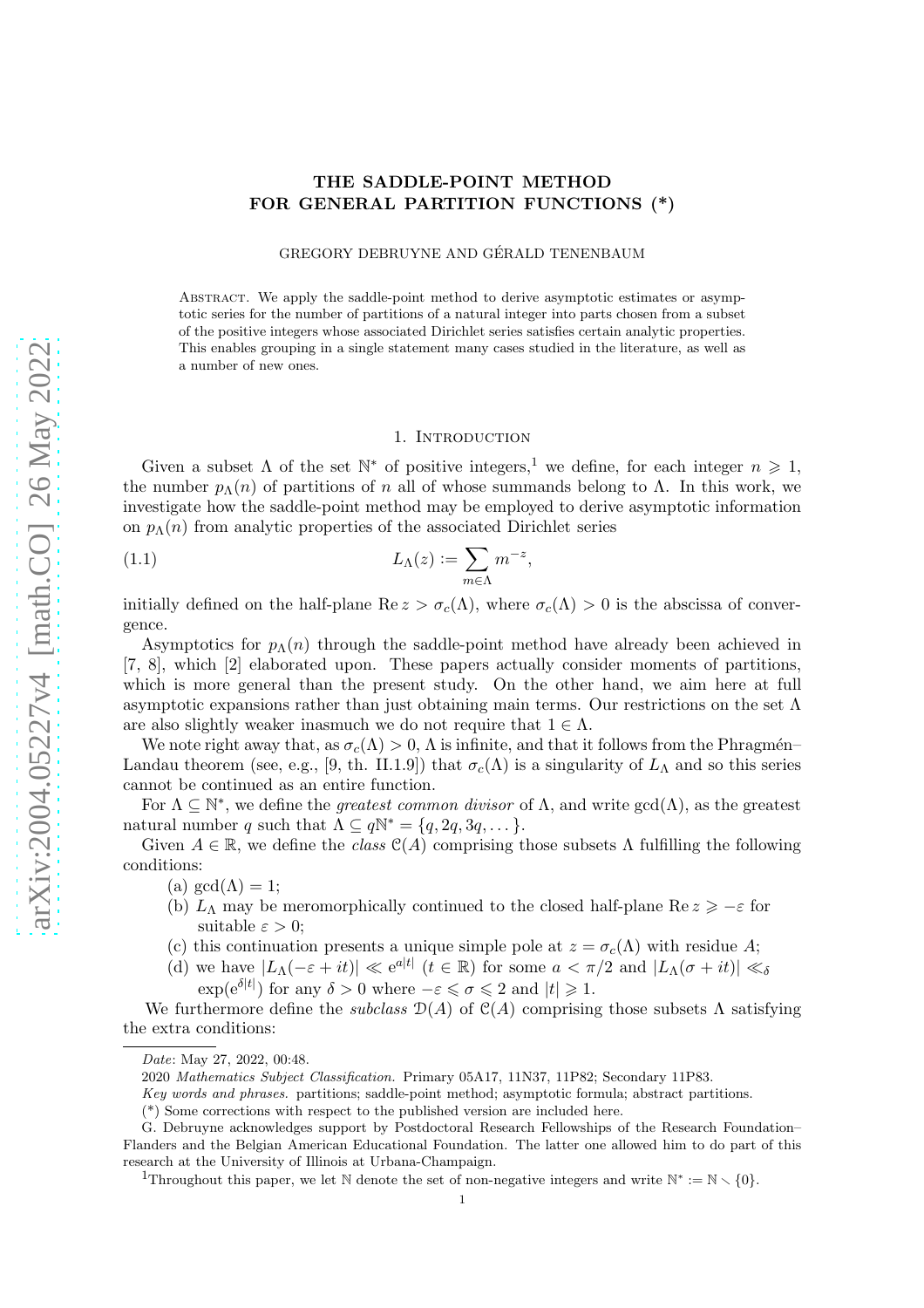- (e)  $L_{\Lambda}$  may be meromorphically continued to  $\mathbb{C}$ ;
- (f) for suitable  $R_N \to \infty$  and some  $a < \pi/2$ , we have

$$
|L_\Lambda(-R_N+it)|\ll \exp(a|t|)\quad (t\in\mathbb{R},\,N\to\infty),
$$

while  $|L_\Lambda(\sigma+it)| \ll_\delta \exp(e^{\delta|t|})$  for any  $\delta > 0$  on  $-R_N \leq \sigma \leq 2$  and  $|t| \geq 1$ ; (g) for all  $q \ge 2$  the set  $\Lambda \setminus q\mathbb{N}$  is infinite.

**Theorem 1.1.** Let  $A \in \mathbb{R}$  and  $\Lambda \in \mathcal{C}(A)$ . Then

(1.2) 
$$
p_{\Lambda}(n) \sim b e^{cn^{\alpha/(\alpha+1)}}/n^{\mathfrak{h}} \qquad (n \to \infty),
$$

where  $\alpha := \sigma_c(\Lambda)$ ,  $\mathfrak{h} := (1 - L_{\Lambda}(0) + \alpha/2)/(\alpha + 1)$  and

$$
\mathfrak{a}:=\{A\Gamma(1+\alpha)\zeta(1+\alpha)\}^{1/(\alpha+1)},\quad \mathfrak{b}:=\frac{\mathrm{e}^{L'_\Lambda(0)}\mathfrak{a}^{-L_\Lambda(0)+1/2}}{\sqrt{2\pi(1+\alpha)}},\quad \mathfrak{c}:=\mathfrak{a}(1+1/\alpha).
$$

Moreover, if  $\Lambda \in \mathcal{D}(A)$ , then there exist constants  $\gamma_{j,h}$   $((j,h) \in \mathbb{N}^2)$  such that for each  $N \geq 1$ ,

(1.3) 
$$
p_{\Lambda}(n) = \frac{\mathfrak{b}e^{in^{\alpha/(\alpha+1)}}}{n^{\mathfrak{h}}} \left\{ 1 + \sum_{\substack{j+h \geqslant 1 \\ j\alpha+h \leqslant N(\alpha+1)}} \frac{\gamma_{j,h}}{n^{(j\alpha+h)/( \alpha+1)}} + O\left(\frac{1}{n^N}\right) \right\}.
$$

Explicit values of the constants  $\gamma_{j,h}$  can be obtained from the calculations in our proof. For instance, we have

(1.4) 
$$
\gamma_{1,0} = \frac{1}{2(1+\alpha)\mathfrak{a}} \left\{-L_{\Lambda}(0)^2 + L_{\Lambda}(0)(\alpha+1) + \frac{1}{4}(\alpha+3)(\alpha+2) - \frac{5}{12}(\alpha+2)^2\right\},
$$

$$
\gamma_{0,1} = \frac{1}{2}\mathfrak{a}L_{\Lambda}(-1).
$$

### 2. The generating function

For notational simplicity, in the sequel we drop the suffix  $\Lambda$  from  $p_{\Lambda}$  and  $L_{\Lambda}$ . With the convention that  $p(0) = 1$ , we set F as the generating function of p,

(2.1) 
$$
F(s) = \sum_{n \in \mathbb{N}} p(n) e^{-sn} = \prod_{m \in \Lambda} (1 - e^{-sm})^{-1} \qquad (\text{Re } s > 0),
$$

so that  $p(n)$  may be recovered through Cauchy's formula

(2.2) 
$$
p(n) = \frac{1}{2\pi i} \int_{\sigma - i\pi}^{\sigma + i\pi} e^{sn} F(s) ds = \frac{1}{2\pi} \int_{-\pi}^{\pi} e^{\sigma n + itn} F(\sigma + it) dt \qquad (n \geq 0, \sigma > 0).
$$

The principle of the saddle-point method consists in selecting  $\sigma$  as the solution of the equation  $-F'(\sigma)/F(\sigma) = n$ , which we shall denote by  $\rho = \rho_n$ . We shall need some approximations to  $\Phi := \log F$  and its derivatives. We use the determination of  $\Phi$  obtained by summing the principal branches of the complex logarithms of each term of the infinite product  $(2.1)$ . Thus, for  $\text{Re } s > 0$ , we have

(2.3) 
$$
\Phi(s) := \log F(s) = -\sum_{m \in \Lambda} \log(1 - e^{-sm}) = \sum_{m \in \Lambda} \sum_{k \ge 1} \frac{e^{-mks}}{k} = \sum_{n \ge 1} \frac{f(n)}{n} e^{-sn},
$$

where

(2.4) 
$$
f(n) := \sum_{\substack{m \in \Lambda \\ m|n}} m \qquad (n \geqslant 1).
$$

Note that  $-\Phi'(\sigma)$  is strictly decreasing from  $\infty$  to 0 on  $(0, \infty)$ , so  $-\Phi'(\sigma) = n$  has indeed a unique solution. By the Mellin inversion formula for  $e^{-sm}$  and the convolution identity

(2.5) 
$$
\sum_{n\geq 1} \frac{f(n)}{n^{z+1}} = \zeta(z+1)L(z) \quad (\text{Re } z > \alpha),
$$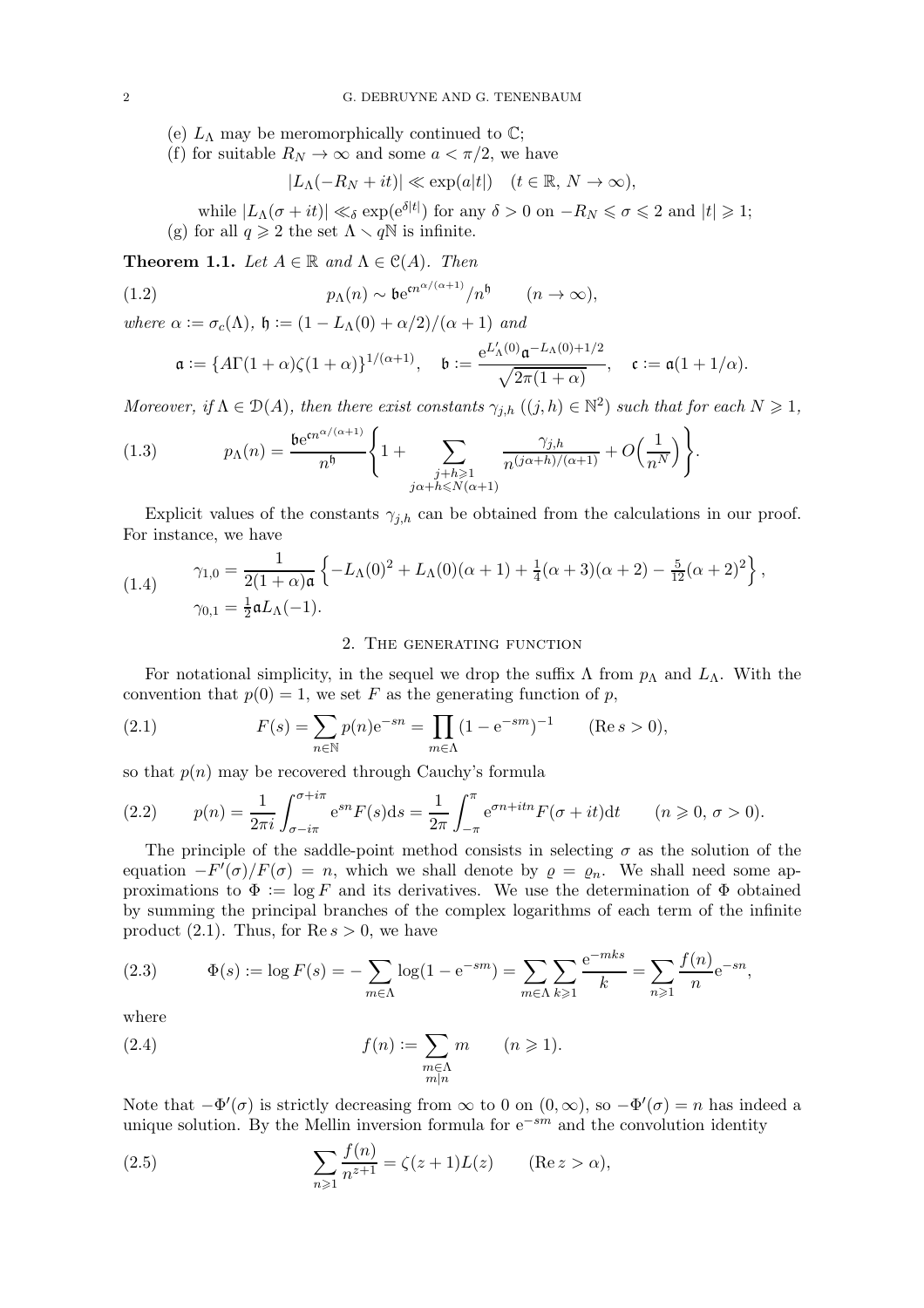where  $\zeta$  stands for the Riemann zeta function, we obtain

(2.6) 
$$
\Phi(s) = \frac{1}{2\pi i} \int_{2-i\infty}^{2+i\infty} \Gamma(z) \zeta(z+1) L(z) \frac{dz}{s^z} \quad (\text{Re } s > 0).
$$

Differentiating under the integral sign, one obtains, for natural  $k$ ,

(2.7) 
$$
\Phi^{(k)}(s) = \frac{(-1)^k}{2\pi i} \int_{2-i\infty}^{2+i\infty} \Gamma(z+k)\zeta(z+1)L(z) \frac{dz}{s^{z+k}} \quad (\text{Re } s > 0).
$$

We move the line of integration to Re  $z = -\varepsilon$ , resp. (for  $\mathcal{D}(A)$ ) Re  $z = -R_N$ . This is allowed since  $\zeta$  has finite order in every vertical strip,  $\Gamma$  has exponential decay  $\ll_{\delta} e^{-(\pi/2-\delta)|y|}$  for any  $\delta > 0$  on every vertical strip by the complex Stirling formula and

 $L(z) - A/(z - \alpha) \ll e^{a|y|} \quad (-\varepsilon \leq x \leq 2, \text{ resp. } -R_N \leq x \leq 2),$ 

by hypothesis and the Phragmén–Lindelöf principle. (By the same result we may also assume that  $R_N$  is not an integer.) Taking the residues into account, we obtain, for  $k \geq 1$ , as  $\sigma \to 0^+$ ,

(2.8)  

$$
\Phi(\sigma) = \frac{A\Gamma(\alpha)\zeta(1+\alpha)}{\sigma^{\alpha}} - L(0)\log \sigma + L'(0) + O(\sigma^{\varepsilon}),
$$

$$
(-1)^{k}\Phi^{(k)}(\sigma) = \frac{A\Gamma(k+\alpha)\zeta(1+\alpha)}{\sigma^{\alpha+k}} + \frac{\Gamma(k)L(0)}{\sigma^{k}} + O\left(\frac{1}{\sigma^{k-\varepsilon}}\right),
$$

and, in the case  $\Lambda \in \mathcal{D}(A)$ ,

$$
\Phi(\sigma) = \frac{A\Gamma(\alpha)\zeta(1+\alpha)}{\sigma^{\alpha}} - L(0)\log\sigma + L'(0) - \zeta(0)L(-1)\sigma
$$

$$
+ \sum_{1 \le j \le R_N/2} \frac{\zeta(1-2j)L(-2j)}{(2j)!} \sigma^{2j} + O(\sigma^{R_N}),
$$

$$
(2.9)
$$

$$
(-1)^{k} \Phi^{(k)}(\sigma) = \frac{A\Gamma(k+\alpha)\zeta(1+\alpha)}{\sigma^{\alpha+k}} + \frac{\Gamma(k)L(0)}{\sigma^k}
$$

$$
+ \sum_{1 \le j < R_N + k-1} \frac{(-1)^{j+k-1}\zeta(2-k-j)L(1-k-j)}{(j+k-1)!} \sigma^{j-1} + O(\sigma^{R_N - k})
$$

where we have exploited the fact that  $\zeta$  vanishes at negative even integers and therefore cancels the corresponding poles of Γ. We can now approximately solve the saddle-point equation  $-\Phi'(\varrho) = n$  via, for example, the method of iteration or the classical approach resting on Rouché's theorem. We find that

(2.10) 
$$
\varrho = \frac{\left\{A\Gamma(1+\alpha)\zeta(1+\alpha)\right\}^{1/(1+\alpha)}}{n^{1/(1+\alpha)}} + \frac{L(0)}{(1+\alpha)n} + O\left(\frac{1}{n^{1+\varepsilon/(1+\alpha)}}\right),
$$

provided  $\varepsilon < \alpha$ . In the case  $\Lambda \in \mathcal{D}(A)$ , we obtain the existence of constants  $c_{j,h}$  such that

(2.11) 
$$
\varrho = \sum_{(j,h)\in E} \frac{c_{j,h}}{n^{(j\alpha+h)/(1+\alpha)}} + O\Big(\frac{1}{n^{1+R_N/(1+\alpha)}}\Big),
$$

where E is, for sufficiently large  $Y = Y_N$ , the intersection of  $[0, Y]^2$  with

$$
(2.12) \qquad \{(j,1): j \geq 0\} \cup \{(j,2): j \geq 1\} \cup \{(j,2h+u): u=1 \text{ or } 2, j \geq u, h \geq 1\}.
$$

Note that the values of the constants  $c_{0,1}$  and  $c_{1,1}$  are consistent with formula (2.10). We also have

$$
c_{2,1} = \alpha L(0)^2 / (2(1+\alpha)^2 \mathfrak{a}), \quad c_{1,2} = \zeta(0)L(-1)\mathfrak{a}/(1+\alpha)
$$

thereby enabling us to establish (1.4).

With the above approximations for  $\varrho$ ,  $\Phi$  and its derivatives at hand, we can proceed to estimate the integral  $(2.2)$ . The first step consists in bounding the contribution of those s that are sufficiently far from the saddle point  $\rho$ .

,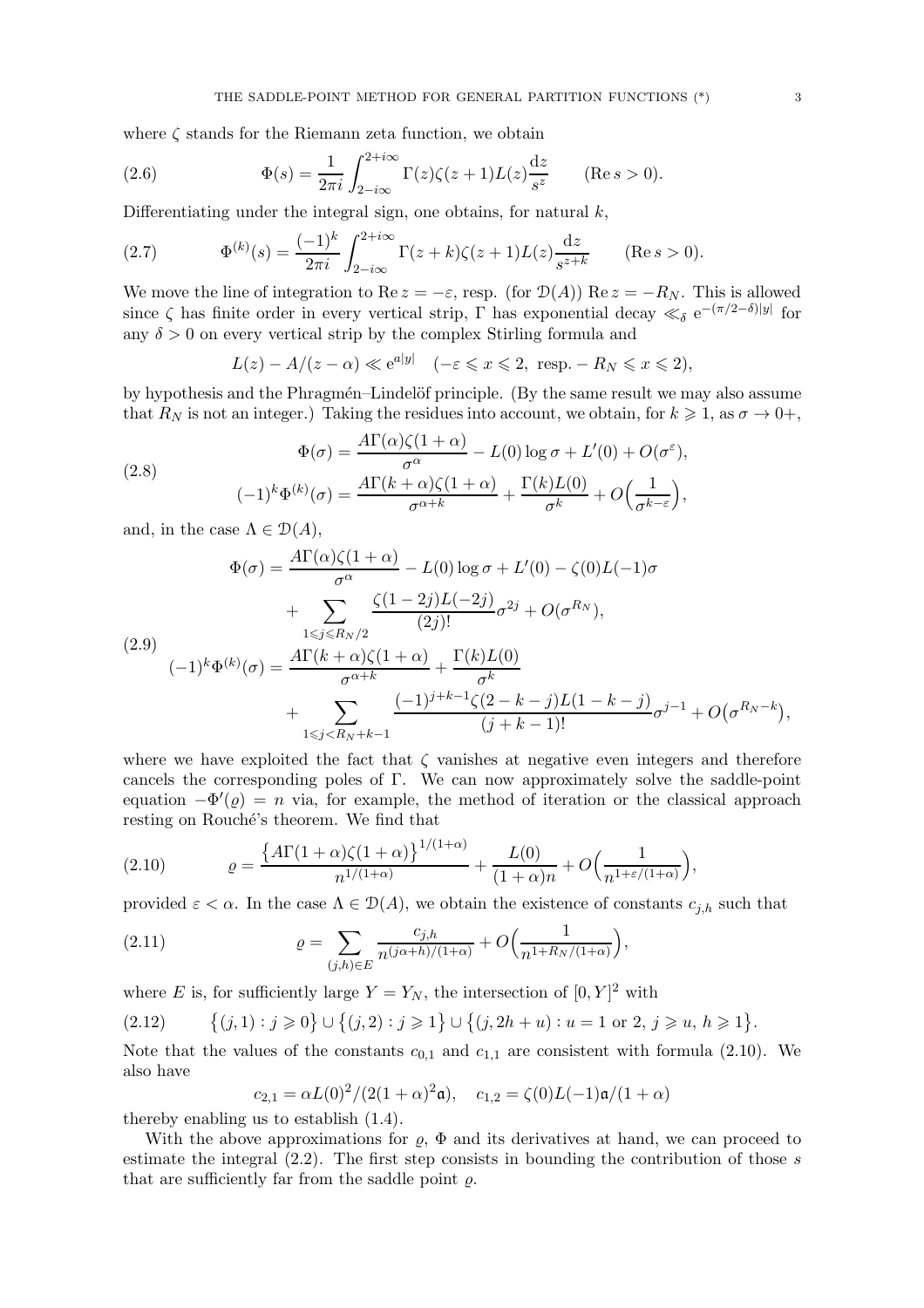### 4 G. DEBRUYNE AND G. TENENBAUM

#### 3. The contribution away from the saddle point

In order to deal with the singularities away from  $s = \rho$  in this general setting, we present an argument that differs from that of the corresponding Lemma 2.3 in [10]. The proof given there<sup>2</sup> relied on the arithmetic structure of the *k*-powers via the use of Weyl's inequality—and actually provides a sharper bound than the one we obtain below. In our general framework we wish to reduce the use of specific arithmetic structure as much as possible. Therefore, we shall only use the necessary arithmetic assumption that  $gcd(\Lambda) = 1$  and the regularity condition (3.1) stated below. Note that (3.1) can readily be deduced from the assumptions of Theorem 1.1 via for example the Wiener-Ikehara Tauberian theorem<sup>3</sup> with  $c = A/\alpha$ .

Recalling the definition of  $F$  in  $(2.1)$ , we have the following estimate.

**Lemma 3.1.** Set  $1 < \beta < 1 + \alpha/2$ . Suppose that  $gcd(\Lambda) = 1$  and that, for a suitable constant  $c > 0$ , we have

(3.1) 
$$
|\Lambda \cap [1, x]| \sim cx^{\alpha} \qquad (x \to \infty).
$$

Then

(3.2) 
$$
\int_{\varrho^{\beta} \leqslant |t| \leqslant \pi} e^{itn} F(\varrho + it) dt \ll \varrho^2 F(\varrho),
$$

If additionally  $\Lambda \setminus q\mathbb{N}$  is infinite for all  $q \geqslant 2$ , then the left-hand side of (3.2) is  $\ll_N \varrho^N F(\varrho)$ for any fixed N.

*Proof.* Our first goal consists in showing that the contribution of the range  $\{t : 2\pi \rho < |t| \leq \pi\}$ to the integral in (3.2) is compatible with the required estimate. By symmetry, we may restrict to the interval  $J := [2\pi \rho, \pi]$ . To achieve this first objective, we shall prove that, under the stated assumptions, we have  $|F(\varrho+it)| \ll \varrho^2 F(\varrho)$  except for a set of measure  $\ll \varrho$ on which we have at least  $|F(\rho + it)| \ll \rho F(\rho)$ .

We note right away that hypothesis  $(3.1)$  implies, for suitably large  $R_0$ ,

(3.3) 
$$
\left|\Lambda\cap R, 2R\right| \gg R^{\alpha} \qquad (R > R_0).
$$

By Dirichlet's approximation theorem every  $t \in J$  may be represented in the form  $t/2\pi =$  $a/q \pm r$  with  $(a,q) = 1, q \leq 3R_0$  and  $0 \leq r \leq 1/3qR_0$ .

We start by analyzing the contribution of the "minor arcs" comprising those  $t \in J$  such that  $2\varrho/3q < r \leq 1/3qR_0$ . We note that we do allow the fraction  $a = 0$ ,  $q = 1$  for the minor arcs, but not for the major arcs later on. Since

$$
|1 - e^{-m(\varrho + it)}|^2 = (1 - e^{-m\varrho})^2 + 2e^{-m\varrho} \{1 - \cos(mt)\},
$$

we have, defining classically  $\|\vartheta\|$  as the distance from the real number  $\vartheta$  to the set of integers,

$$
\frac{|F(\varrho + it)|}{F(\varrho)} = \prod_{m \in \Lambda} \left( 1 + \frac{4 \sin^2(mt/2)}{e^{m\varrho}(1 - e^{-m\varrho})^2} \right)^{-1/2} \leq \prod_{m \in \Lambda} \left( 1 + \frac{16 \left\| mt/2\pi \right\|^2}{e^{m\varrho}(1 - e^{-m\varrho})^2} \right)^{-1/2} \leq \prod_{m \leq 1/\varrho \atop m \in \Lambda} \left( 1 + \frac{5 \left\| mt/2\pi \right\|^2}{(1 - e^{-m\varrho})^2} \right)^{-1/2} \leq \prod_{1/3\leq m \leq 2/3r\varrho \atop m \in \Lambda} \left( 1 + \frac{5 \left\| mt/2\pi \right\|^2}{m^2 \varrho^2} \right)^{-1/2}.
$$

 ${}^{2}\mathrm{See}$  the corrected version available on arXiv

<sup>3</sup>Naturally, the assumptions of Theorem 1.1 provide a stronger error term than (3.1)—see,e.g., [9, th.II.7.13]. The benefit of using (3.1) lies in the fact that our argument may still go through even if the L-function admits some additional singularities. The Wiener-Ikehara Tauberian theorem already shows that only a continuous extension of  $L(z)$  to  $\{\text{Re } z \geqslant \alpha, z \neq \alpha\}$  suffices to conclude (3.1). Furthermore, even when  $L(z) - A/(z - \alpha)$  cannot be continuously extended to the whole line Re  $z = \alpha$ , but only to some interval  $(\alpha - i\lambda, \alpha + i\lambda)$ , one may still appeal to the finite form version of the Wiener-Ikehara theorem due to Graham and Vaaler—see,e.g., [6, th. III.5.4], to get a regularity condition that is sufficient. It only requires minor modifications to the proof of Lemma 3.1.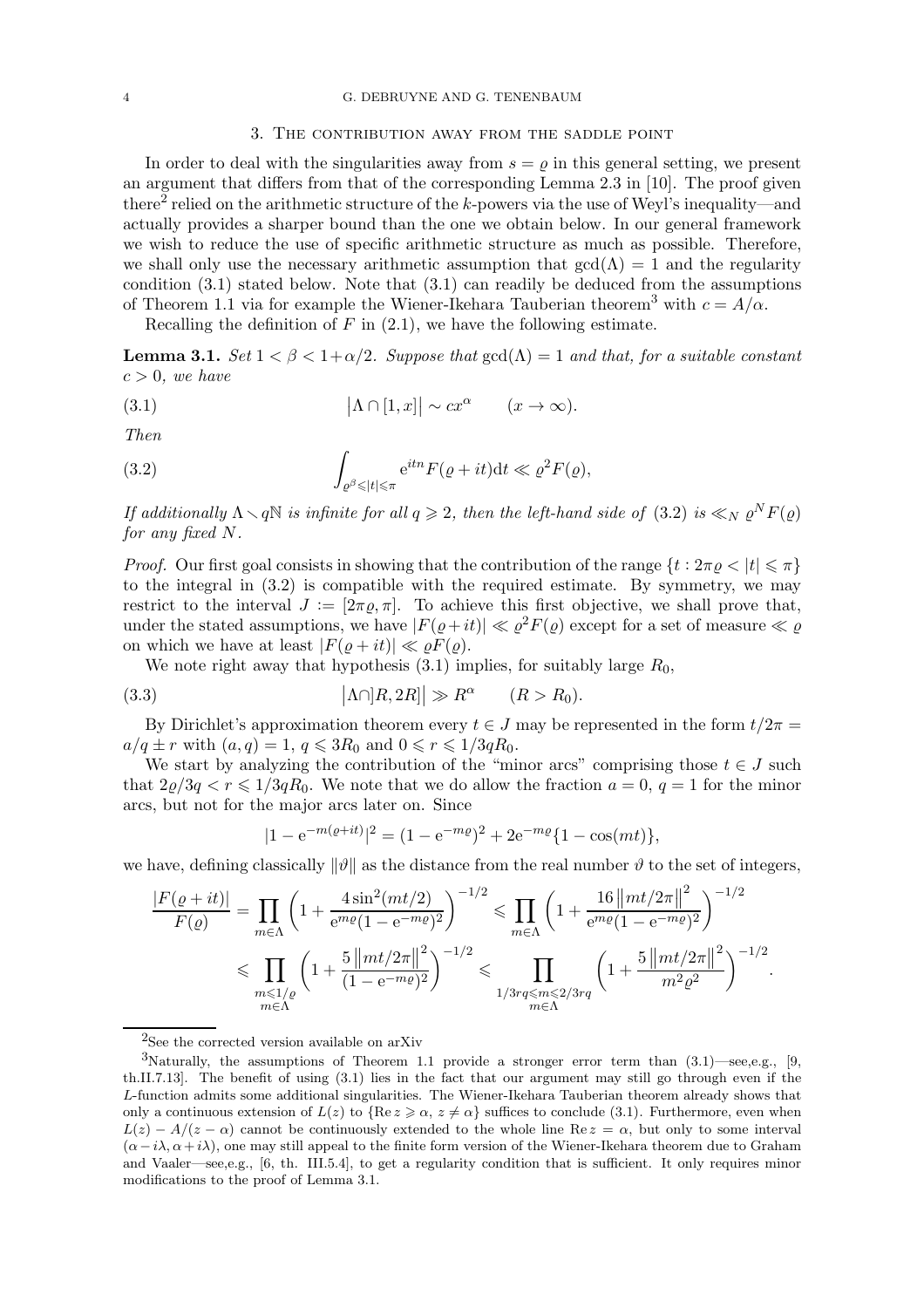Now, for  $1/3rq \leq m \leq 2/3rq$ , we have  $1/3q \leq |mt/2\pi - ma/q| \leq 2/3q$  and so  $\|mt/2\pi\| \geq$  $1/3q$ . Thus

$$
\frac{|F(\varrho+it)|}{F(\varrho)} \leqslant \prod_{\substack{1/3rq \leqslant m \leqslant 2/3rq \\ m \in \Lambda}} \left(1 + \frac{5}{9q^2m^2\varrho^2} \right)^{-1/2} \leqslant \prod_{\substack{1/3rq \leqslant m \leqslant 2/3rq \\ m \in \Lambda}} \left(1 + \frac{5r^2}{4\varrho^2} \right)^{-1/2}.
$$

If  $2\varrho/3q \leqslant r \leqslant \sqrt{\varrho}$ , we get

$$
\frac{|F(\varrho+it)|}{F(\varrho)}\leqslant \left(1+\frac{5}{9q^2}\right)^{-c_0/(rq)^\alpha}\ll {\rm e}^{-c_1/\varrho^{\alpha/2}}
$$

where  $c_0$  and  $c_1$  only depend on  $R_0$ .

When  $\sqrt{\varrho} \leq r \leq 1/3qR_0$ , we deduce from (3.3) that  $T := |\Lambda \cap [1/3rq, 2/3rq]| \geq 4$  for fixed  $R_0$  and sufficiently large n. It follows that

(3.4) 
$$
\frac{|F(\varrho + it)|}{F(\varrho)} \leq (1 + \frac{5}{4\varrho})^{-T/2} \leq \varrho^2.
$$

This completes the treatment of the so-called minor arcs.

We next consider the contribution of the "major arcs", corresponding to the case

 $0 \leqslant r \leqslant 2\rho/3q$ .

Let  $m_q := \min \{ \Lambda \setminus q\mathbb{N} \}$   $(2 \leqslant q \leqslant 3R_0)$ . Observe that  $\varrho \leqslant 1/m_q$  for large n, and so  $\|m_qt/2\pi\| \geq 1/3q$  for all  $t \in J$  belonging to the major arcs (whose Dirichlet approximation is a fraction with denominator  $q$ ), hence bounding the products as before yields

(3.5) 
$$
\frac{|F(\varrho + it)|}{F(\varrho)} \leqslant \left(1 + \frac{5\|m_q t/2\pi\|^2}{m_q^2 \varrho^2}\right)^{-1/2} \leqslant \left(1 + \frac{5}{9q^2m_q^2 \varrho^2}\right)^{-1/2} \leqslant C_q \varrho.
$$

However the overall measure of the major arcs is

$$
\sum_{2\leqslant q\leqslant 3R_0} 2\varphi(q)\varrho/3q\ll\varrho,
$$

where the implied constant only depends on  $R_0$ . Therefore we infer from (3.5) that the contribution of the major arcs to the integral (3.2) is  $\ll \rho^2 F(\rho)$ , thereby completing the proof of our first goal.

Hardly anything changes when  $\Lambda \setminus q\mathbb{N}$  is infinite for all natural  $q \geqslant 2$ . Indeed, on the one hand, we may take  $T$  as large as we wish in  $(3.4)$  and, on the other hand, this extra assumption implies that, instead of a single element  $m_q$ , we may select N ones from  $\Lambda \setminus q\mathbb{N}$ when evaluating the contribution of the major arcs, so that the upper bound corresponding to (3.5) becomes  $\ll_N \rho^N$ .

It remains to bound the contribution to (3.2) coming from the range  $\varrho^{\beta} \leq t \leq 2\pi\varrho$ . To this end, we can employ a similar but substantially simpler argument. Indeed, we now have  $\|mt/2\pi\| = mt/2\pi$  for  $m \leq 1/2\varrho$ . Thus, with  $T := |\Lambda \cap [1, 1/2\varrho]| \gg 1/\varrho^{\alpha}$  in view of  $(3.1)$ ,

$$
\frac{|F(\varrho + it)|}{F(\varrho)} \le \prod_{\substack{m \le 1/2\varrho \\ m \in \Lambda}} \left(1 + \frac{9||mt/2\pi||^2}{m^2 \varrho^2}\right)^{-1/2} \le \left(1 + \frac{1}{5}\varrho^{2\beta - 2}\right)^{-T/2}
$$
  

$$
\ll e^{-c_2\varrho^{2\beta - 2 - \alpha}} \ll_N \varrho^N.
$$

This completes the proof of  $(3.2)$ .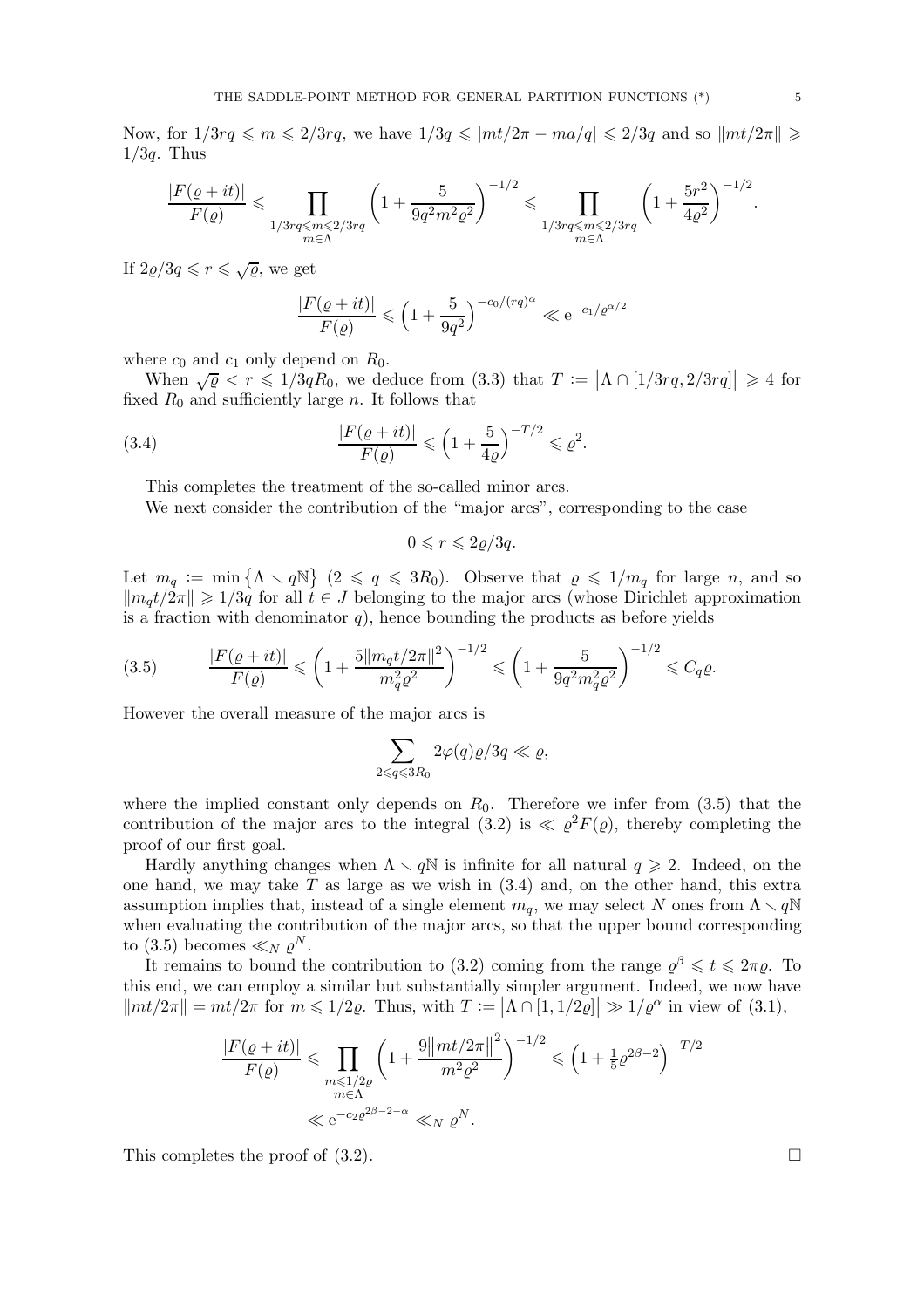# 4. The contribution of the saddle point: completion of the proof of Theorem 1.1

By the results of Section 3 and (2.2), it only remains to estimate

$$
I := \int_{|t| \le \rho^{\beta}} e^{\Phi(\varrho + it) + itn} dt,
$$

for some  $\beta < 1 + \alpha/2$ . We shall expand  $\Phi(\rho + it)$  as a Taylor series at  $\rho$ . The estimation of the error terms requires that  $\beta > 1 + \alpha/3$ , so that  $|t^k \Phi^{(k)}(\varrho)| \ll 1$  for  $k \geq 3$  and  $\ll \varrho^N$  for  $k \geq 3(N+\alpha)/\alpha$ , as implied by (2.8). Write

$$
E(t) := \sum_{3 \leq k \leq 3(N+\alpha)/\alpha} \frac{(it)^k \Phi^{(k)}(\varrho)}{k!}.
$$

 $(k)$ 

Since  $\Phi'(\varrho) + n = 0$  by construction, we obtain, for  $H > N/(3\beta - 3 - \alpha)$ ,

$$
I = F(\varrho) \int_{|t| \leq \varrho^{\beta}} e^{-t^2 \Phi''(\varrho)/2 + E(t) + O(\varrho^N)} dt
$$
  
\n
$$
= F(\varrho) \int_{|t| \leq \varrho^{\beta}} e^{-t^2 \Phi''(\varrho)/2} \left\{ 1 + \sum_{1 \leq h \leq H} \frac{E(t)^h}{h!} + O(\varrho^N) \right\} dt
$$
  
\n
$$
= F(\varrho) \int_{|t| \leq \varrho^{\beta}} e^{-t^2 \Phi''(\varrho)/2} \left\{ 1 + \sum_{3 \leq k \leq 3H(N+\alpha)/\alpha} \lambda_k(\varrho) t^k + O(\varrho^N) \right\} dt,
$$

where

(4.1) 
$$
\lambda_k(\varrho) = i^k \sum_{1 \leq h \leq H} \frac{1}{h!} \sum_{3 \leq m_1, \dots, m_h \leq 3(N+\alpha)/\alpha} \prod_{1 \leq j \leq h} \frac{\Phi^{(m_j)}(\varrho)}{m_j!}.
$$

Since the integration range is symmetrical around the origin, only even k contribute. As

$$
\int_{|t| \leqslant \varrho^\beta} e^{-t^2 \Phi''(\varrho)/2} t^{2k} \mathrm{d} t = \frac{\sqrt{2\pi} (2k)!}{2^k k! \Phi''(\varrho)^{k+1/2}} + O\Big(\mathrm{e}^{-c \varrho^{2\beta}/\Phi''(\varrho)}\Big),
$$

and the above error term is admissible in view of the assumption to  $\beta < 1 + \alpha/2$ , we find

(4.2) 
$$
I = \sqrt{2\pi} F(\varrho) \left\{ \frac{1}{\sqrt{\Phi''(\varrho)}} + \sum_{2 \le k \le 3H(N+\alpha)/2\alpha} \frac{(2k)! \lambda_{2k}(\varrho)}{2^k k! \Phi''(\varrho)^{k+1/2}} + O(\varrho^N) \right\}.
$$

It is easily checked that the terms in the sum are of lower order than the main term. Expressing  $\varrho$ ,  $\lambda_{2k}(\varrho)$ , and  $\Phi^{(j)}(\varrho)$  in terms of *n* via formulas (4.1), (2.8)—resp. (2.9)—, and  $(2.10)$ —resp.  $(2.11)$ —, carrying  $(4.2)$  back into  $(2.2)$  and employing Lemma 3.1, concludes the proof of  $(1.2)$ —resp.  $(1.3)$ .

## 5. Examples

In this final section, we illustrate the applicability of Theorem 1.1 by describing several examples, presented in increasing complexity and generality. Example 5.4 generalizes all previous ones.

5.1. The classical partitions. In this case  $\Lambda = \mathbb{N}^*$ . Then  $L(z) = \zeta(z)$  and all hypotheses of Theorem 1.1 are clearly satisfied. Since  $\zeta(2) = \pi^2/6$ ,  $\zeta(0) = -1/2$ ,  $\zeta'(0) = -\log(2\pi)/2$ , and  $\zeta(-1) = -1/12$ , we obtain, with the usual convention of the theory of asymptotic series,

(5.1) 
$$
p(n) \sim \frac{e^{\pi \sqrt{2n/3}}}{4n\sqrt{3}} \left\{ 1 + \sum_{k \geq 1} \frac{c_k}{n^{k/2}} \right\},\,
$$

where  $c_1 = \gamma_{1,0} + \gamma_{0,1} = -\sqrt{2/3} (\pi/48 + 3/2\pi)$ .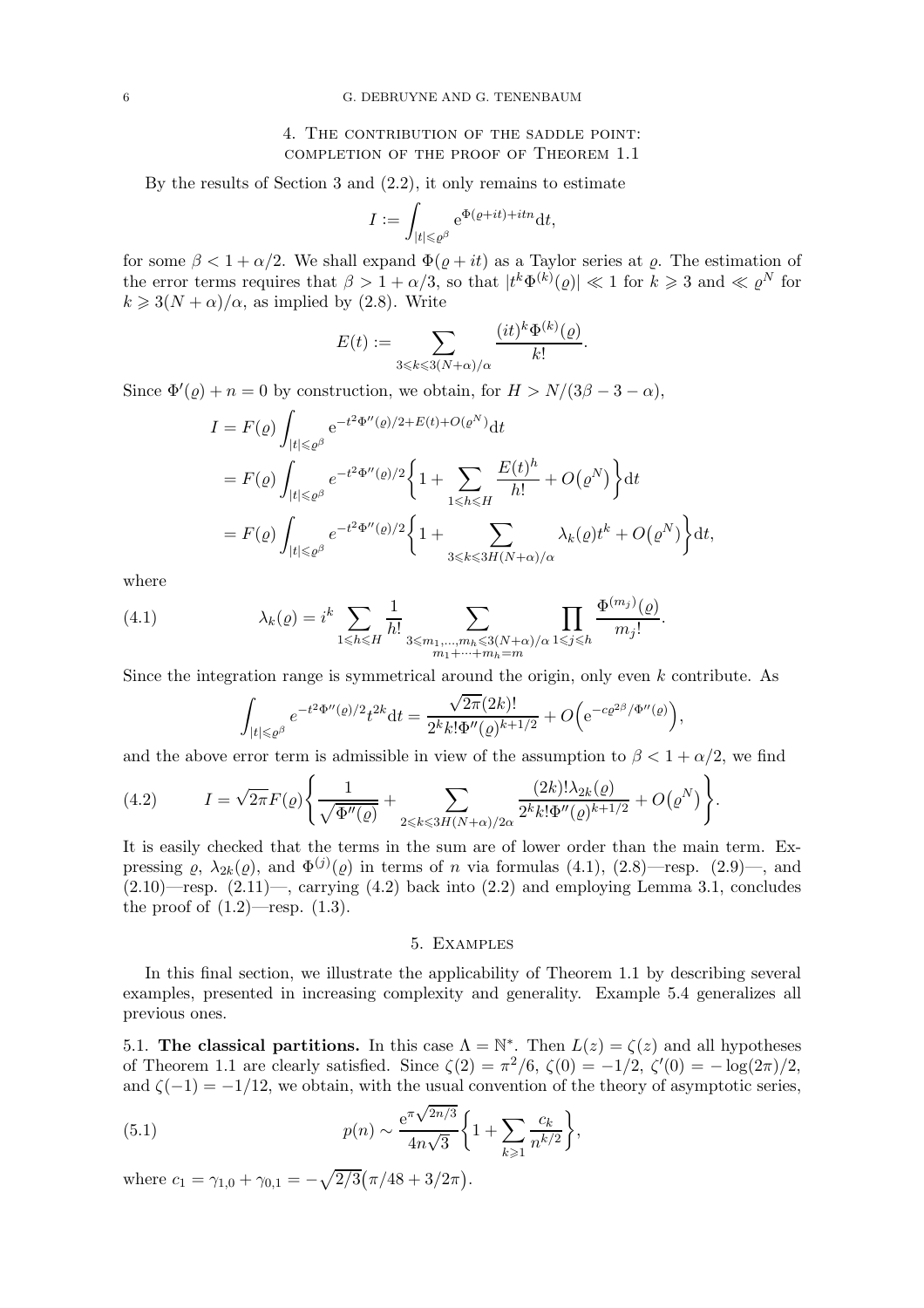5.2. **k-th powers.** Let k be a natural number and let  $\Lambda = \{n^k : n \in \mathbb{N}^*\}$ . The problem of determining asymptotics for partitions in  $k$ -th powers has a long history. In 1918, Hardy and Ramanujan [5] provided the corresponding formula (1.2) without proof. In 1934, introducing several complicated objects, Wright [12] obtained an asymptotic expansion for the relevant  $p(n)$ , noted as  $p_k(n)$ . More recently, appealing to the Hardy-Littlewood circle method, Vaughan [11] obtained an asymptotic expansion when  $k = 2$  and Gafni [4] generalized his argument to arbitrary, fixed k. Finally, in collaboration with Wu and Li, Tenenbaum obtained (5.2) with the saddle-point method [10]. We refer to the introduction of [10] for a more detailed account on the history of this problem.

As  $L(z) = \zeta(kz)$ , all hypotheses of Theorem 1.1 are fulfilled with  $A = \alpha = 1/k$ . We find

(5.2) 
$$
p_k(n) \sim \frac{\mathfrak{b}_k e^{\mathfrak{c}_k n^{1/(k+1)}}}{n^{(3k+1)/(2k+2)}} \bigg\{ 1 + \sum_{h \geqslant 1} \frac{c_{k,h}}{n^{h/(k+1)}} \bigg\},
$$

where

$$
\mathfrak{a}_k = (k^{-1} \Gamma(1 + k^{-1}) \zeta(1 + k^{-1}))^{k/(k+1)},
$$
  
\n
$$
\mathfrak{b}_k = \frac{\mathfrak{a}_k}{\sqrt{(2\pi)^{k+1}(1 + 1/k)}},
$$
  
\n
$$
\mathfrak{c}_k = (k+1)\mathfrak{a}_k.
$$

Furthermore, when  $k \ge 2$ , then  $c_{k,1} = \gamma_{1,0} = -(11k^2 + 11k + 2)/24k\mathfrak{c}_k$ .

5.3. k-th powers of arithmetic progressions. We set here  $\Lambda := \{ (qn + a)^k : n \in \mathbb{N} \},\$ where  $k \geq 1$  is natural and  $(a, q) = 1$ . The problem of finding asymptotics for its partitions, say  $p_{a,q,k}(n)$ , appears to have been first studied by Berndt, Malik and Zaharescu [1] by means of the circle method. We have

$$
L(z) = \sum_{n \ge 0} (qn + a)^{-kz} = q^{-kz} \zeta(kz, a/q),
$$

where  $\zeta(kz, a/q)$  denotes the Hurwitz zeta function. It is a classical fact<sup>4</sup> that  $\zeta(z, t)$  admits for all  $t \in (0, 1)$  an analytic extension (with the required bounds to apply Theorem 1.1) to the whole complex plane except for a simple pole at 1 with residue 1. The following specific values for the Hurwitz zeta function are also well-known:

$$
\zeta(0, a/q) = \frac{1}{2} - \frac{a}{q}, \ \zeta'(0, a/q) = -\frac{1}{2}\log(2\pi) + \log\Gamma(a/q), \ \zeta(-1, a/q) = -\frac{1}{12} + \frac{a}{2q} - \frac{a^2}{2q^2}.
$$

Finally, since  $(a, q) = 1$ , the arithmetic conditions (a) and (g) are also fulfilled. Therefore,  $\Lambda \in \mathcal{D}(1/qk)$  and we may state that

(5.3) 
$$
p_{a,q,k}(n) \sim \frac{\mathfrak{b}_{a,q,k} e^{\mathfrak{c}_{a,q,k} n^{1/(k+1)}}}{n^{(qk+2ak+q)/(2q(k+1))}} \bigg\{ 1 + \sum_{h \geqslant 1} \frac{c_{a,q,k,h}}{n^{h/(k+1)}} \bigg\},
$$

where

$$
\mathfrak{a}_{a,q,k} = \left\{ k^{-1} q^{-1} \Gamma(1+k^{-1}) \zeta(1+k^{-1}) \right\}^{k/(k+1)},
$$
  

$$
\mathfrak{b}_{a,q,k} = \frac{\mathfrak{a}_{a,q,k}^{a/q} \Gamma(a/q)^k q^{ak/q}}{\sqrt{(2\pi)^{k+1} q^k (1+1/k)}}, \quad \mathfrak{c}_{a,q,k} = (k+1) \mathfrak{a}_{a,q,k}.
$$

Furthermore, when  $k \geqslant 2$ , then

$$
c_{a,q,k,1} = \gamma_{1,0} = -\frac{1}{24k\mathfrak{c}_{a,q,k}} \left\{ \left( \frac{12a^2}{q^2} - 1 \right) k^2 + \left( \frac{12a}{q} - 1 \right) k + 2 \right\}.
$$

 $^{4}$ See, e.g., [9, ex. 186].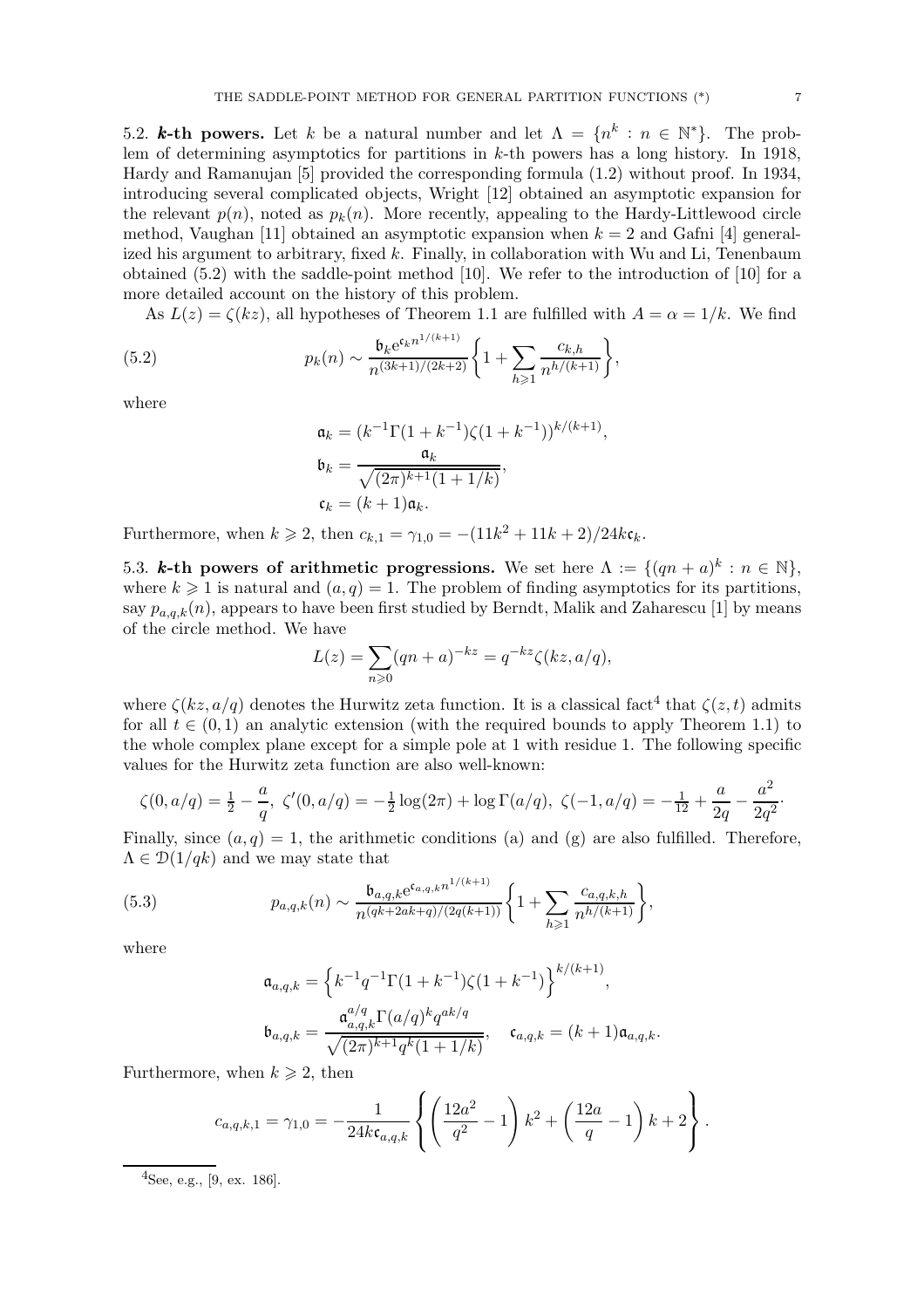When  $k = 1$ , we obtain

(5.4) 
$$
p_{a,q,1}(n) \sim \frac{\Gamma\left(a/q\right) \pi^{a/q-1} q^{a/2q-1/2} e^{\pi \sqrt{2n/3q}}}{2^{3/2+a/2q} \cdot 3^{a/2q} \cdot n^{a/2q+1/2}} \left\{1 + \sum_{h \geq 1} \frac{c_{a,q,1,h}}{n^{h/2}}\right\},
$$

where

$$
c_{a,q,1,1} = \gamma_{1,0} + \gamma_{0,1} = -\sqrt{\frac{3q}{2}} \left\{ \frac{a}{2\pi q} \left( 1 + \frac{a}{q} \right) + \frac{\pi}{3q} \left( \frac{1}{24} - \frac{a}{4q} + \frac{a^2}{4q^2} \right) \right\}.
$$

5.4. Polynomials. The previous examples may be generalized even further. Let  $f$  be a polynomial with integer coefficients<sup>5</sup> such that  $f(\mathbb{N}) \subseteq \mathbb{N}^*$ . For convenience, we impose the restriction that f is injective on  $\mathbb{N}$ : this avoids different n representing the same part<sup>6</sup>. The question of obtaining asymptotics for the partition function, say  $p_f(n)$ , associated to  $\Lambda = \{f(n) : n \in \mathbb{N}\}\$  when f has non-negative coefficients was raised at the end of the paper [1]. Elaborating on ideas from the circle method, Dunn and Robles [3] established an asymptotic formula for  $p_f(n)$  under certain fairly restrictive hypotheses on f. With our notation, they require, for example when f is a polynomial of degree  $k$ , that the coefficient of  $n^{k-1}$  in the polynomial  $f(n-1)$  should vanish. This has as consequence that their results are not applicable for k-th powers of arithmetic progressions unless  $a = q = 1$ . They also did not explicitly compute the constants  $\mathfrak{b}_f$  and  $\mathfrak{c}_f$  of the formula (5.6) below, but mentioned they are effectively computable. The proof presented here, based on the saddle-point method, appears substantially simpler and provides more general results.

Let  $f(n) = a_0 n^k + a_1 n^{k-1} + \cdots + a_k$ . We first analyze the corresponding function L. Let M be sufficiently large. For  $\text{Re } z > 1/k$ , we have

$$
L(z) = \sum_{n\geq 0} f(n)^{-z} = a_k^{-z} + \sum_{1\leq n\leq M} f(n)^{-z} + a_0^{-z} \sum_{n>M} n^{-kz} \{1 + G(n)\}^{-z}
$$

$$
= a_k^{-z} + \sum_{1\leq n\leq M} f(n)^{-z} + a_0^{-z} \sum_{n>M} n^{-kz} \sum_{h\geq 0} {\binom{-z}{h}} G(n)^h,
$$

(5.5)

where  $G(n) := \sum_{1 \leq j \leq k} a_j/(a_0 n^j)$ . Expanding  $G(n)^h$  in the inner sum by the multinomial formula and inverting summations we see that the last double sum may be written as an infinite, convergent, linear combination of terms  $\zeta(kz + j)$  where j is integer.

This provides a meromorphic extension of  $L$  to the complex plane. We observe that  $L$ has a simple pole at  $z = 1/k$  with residue  $A := 1/ka_0^{1/k}$  and potentially admits simple poles at  $z = -r/k$  for natural r, but not at negative integers. It is also readily seen that L has at most polynomial growth on any right half-plane from which a neighborhood of the poles has been removed. Thus  $\Lambda \in \mathcal{C}(A)$  and (1.2) holds. However  $\Lambda$  does not necessarily belong to  $\mathcal{D}(A)$  and we cannot get  $(1.3)$  immediately.

Regarding the analytical nature of  $L(z)$ , we observe that the possible presence of additional simple poles does not conceptually alter the strategy employed to prove Theorem 1.1, and the argument given in previous sections may be adapted to obtain the required asymptotic expansion. The only difference is that these poles give rise to additional terms in (2.9) that have to be taken into account. Note that the possible poles of  $L$  do not interfere with those of Γ at integers. Calculations show that these potential extra poles do not alter the expansion (1.3), although they might affect the values  $\gamma_{i,h}$ .

 $^{5}$ In order to maintain the analogy with arithmetic progressions, we let  $f(0)$  also represent a part. This also simplifies the notation in our results. The polynomials representing the previous examples are then  $n + 1$ ,  $(n+1)^k$ ,  $qn + a$  and  $(qn + a)^k$  respectively.

 $6E$ ven for non-injective polynomials, our formulas would be valid if one considers parts coming from different n to be different. These would then be colored partitions. For example, for  $f(n) = n(n-2) + 2$ , the part 2 arises with multiplicity 2 due to  $f(0) = f(2) = 2$ .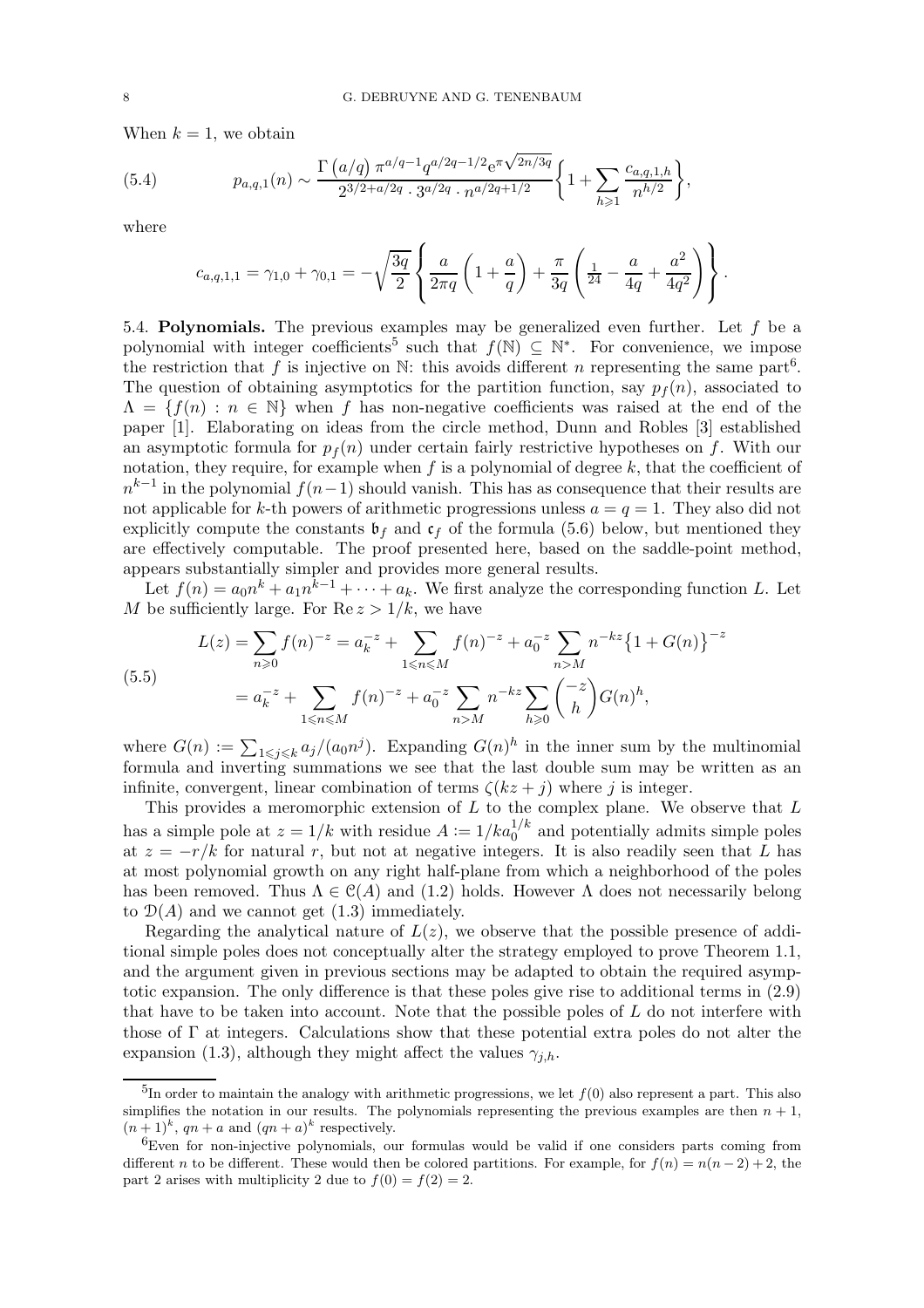We conclude the analysis of the function L by calculating  $L(0)$  and  $L'(0)$ . Employing the formula for the analytic continuation of L above, we find

$$
L(0) = 1 + M + \zeta(0) - M - \lim_{z \to 0} \frac{a_1}{a_0} z \zeta(kz + 1) = \frac{1}{2} - \frac{a_1}{a_0 k}.
$$

 $L'(0)$  can be computed in a similar but slightly more complicated way. Starting from the expression  $L'(z) = -\sum_{n\geqslant 0} \log(f(n))/f(n)^z$ , the meromorphic extension of  $L'(z)$  may be defined by a formula analogous to  $(5.5)$  above. Specializing to  $z = 0$  and inserting when needed the formula

$$
\sum_{n\geqslant 1}\left\{\log\left(1-\frac{\alpha}{n}\right)+\frac{\alpha}{n}\right\}=-\log\Gamma(-\alpha)+\gamma\alpha-\log(-\alpha),
$$

where  $\gamma$  is the Euler-Mascheroni constant and  $\alpha \in \mathbb{C} \setminus (-\mathbb{N})$ , we obtain<sup>7</sup>

$$
L'(0) = -\left(\frac{1}{2} - \frac{a_1}{a_0 k}\right) \log a_0 - \frac{1}{2} k \log(2\pi) + \sum_{1 \le j \le k} \log \Gamma(-\alpha_j),
$$

where  $\alpha_j$  are the zeros of f. Observe that  $\alpha_j$  cannot be natural or zero: otherwise  $f(\alpha_j)$ would furnish the part 0, in contradiction with the assumption  $f(\mathbb{N}) \subseteq \mathbb{N}^*$ .

It remains to address the question of the validity of condition (g) in the definition of  $\mathcal{D}(A)$ . It translates to the existence, for each prime p, of integers n such that  $f(n) \not\equiv 0 \pmod{p}$ . In other words, for each prime factor  $p$  of  $a_k$ , the polynomial  $f$  reduced mod  $p$  should not divide  $n^{p-1} - 1$  (in  $\mathbb{F}_p$ ). Note that  $a_k = f(0) \neq 0$ . This restriction excludes for example the polynomial  $n^2 + n + 2$  corresponding to partitions all parts of which are even. For this polynomial however, one may still use our analysis to find the asymptotics for even  $n$ , that is  $p_f(2n) = p_{f/2}(n)$ . The arithmetic condition for  $f/2$  would then be fulfilled: extending the analysis of L to a polynomial with coefficients in  $\mathbb{Z}/2$  does not introduce significant difficulties.

In conclusion, for each  $f \in \mathbb{Z}[x]$ , for which  $f(\mathbb{N}) \subseteq \mathbb{N}^*$ , f is injective on  $\mathbb N$  and such that f does not vanish identically mod  $p$  for any prime  $p$ , we have

(5.6) 
$$
p_f(n) \sim \frac{\mathfrak{b}_f e^{c_f n^{1/(k+1)}}}{n^{(k+1+2a_1/a_0)/(2k+2)}} \bigg\{1 + \sum_{h \geq 1} \frac{c_{f,h}}{n^{h/(k+1)}}\bigg\},
$$

where

$$
\mathfrak{a}_f = \left\{ k^{-1} a_0^{-1/k} \Gamma(1 + k^{-1}) \zeta(1 + k^{-1}) \right\}^{k/(k+1)},
$$
  
\n
$$
\mathfrak{b}_f = \frac{\mathfrak{a}_f^{a_1/a_0 k} a_0^{-1/2 + a_1/a_0 k} \prod_{j=1}^k \Gamma(-\alpha_j)}{(2\pi)^{(k+1)/2} \sqrt{1 + 1/k}}, \quad \mathfrak{c}_f = (k+1)\mathfrak{a}_f,
$$

for a polynomial f of degree k, where  $a_0$  is the coefficient of the dominant term,  $a_1$  that of  $n^{k-1}$  and the  $\alpha_j$  are the zeros of f.

5.5. Combinations. Theorem 1.1 may also be applied for combinations of the previous instances. For example, let  $\Lambda := (a+q\mathbb{N})\cup (b+r\mathbb{N})$  and define c by  $(a+q\mathbb{N})\cap (b+r\mathbb{N}) = c+d\mathbb{N}$ with  $d := \text{lcm}(q, r)$ . If this intersection is empty, e.g. when  $q = r$  and  $a \neq b$ , then the function representing the intersection may be omitted in the formula for  $L_{\Lambda}$ . Then  $L_{\Lambda}(z)$  becomes  $L_{a,q}(z)+L_{b,r}(z)-L_{c,d}(z)$ , where  $L_{u,v}$  denotes the L-function corresponding to the arithmetic progression  $u + v\mathbb{N}$ . The new L-function inherits the relevant properties from the old ones. Condition (a) becomes  $(a, b, q, r) = 1$ . Thus Theorem 1.1 is applicable.

Another example is provided by  $\Lambda := kN^* \cup \{a\}$ , with  $k \geq 2$ . Then condition (a) is equivalent to  $(a, k) = 1$ , while condition (g) is not fulfilled. Letting  $p_{k,a}(n)$  denote the

<sup>&</sup>lt;sup>7</sup>Strictly speaking mod $2\pi i$ , since selecting any particular branch of the logarithm turns out to be irrelevant.